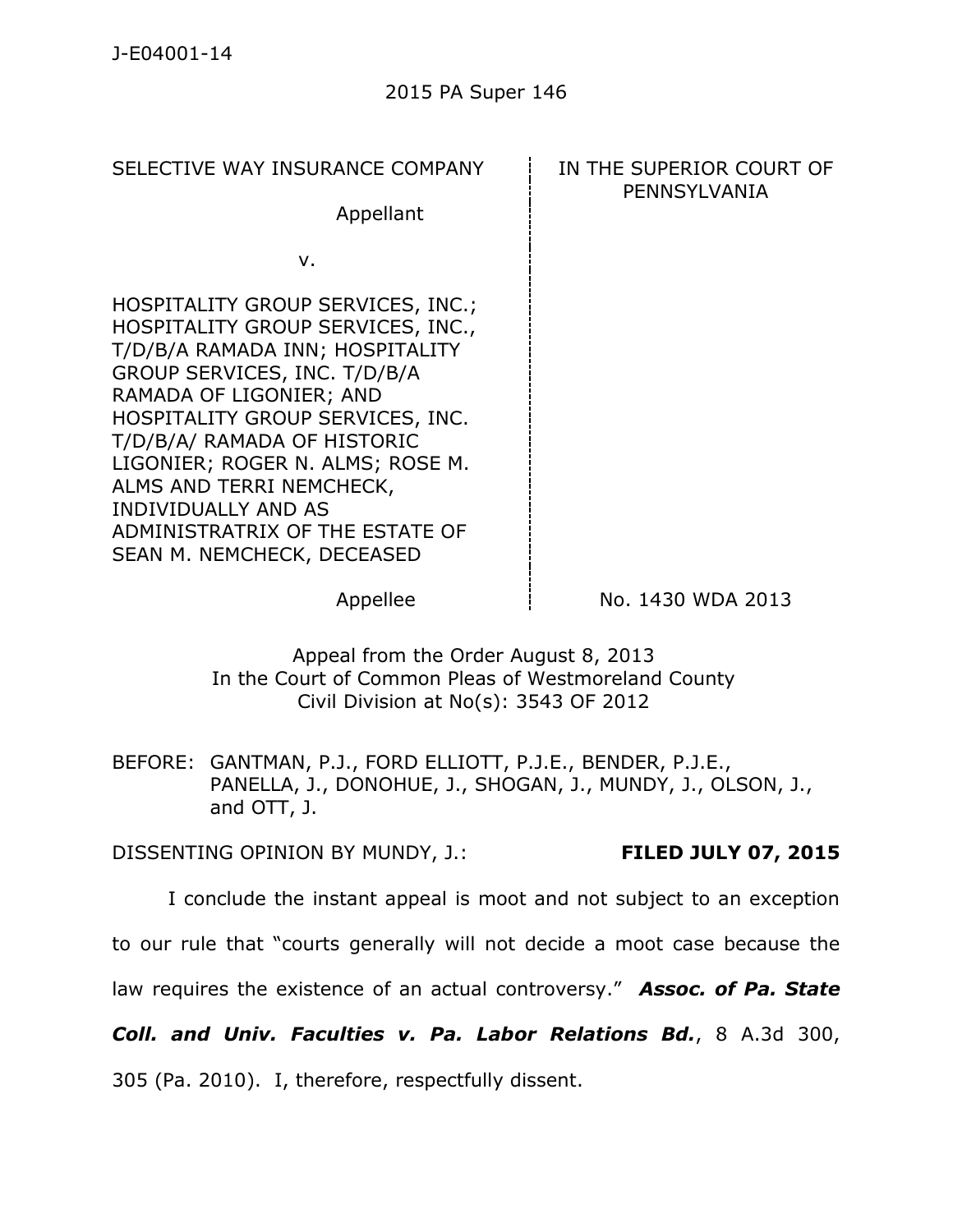On March 18, 2014, during the pendency of this appeal, Appellees, Hospitality Group Services, Inc. and related parties (Hospitality Group), filed a bad faith claim against Appellant, Selective Way Insurance Co. (Selective). Subsequently, the parties settled the underlying liability action brought by Appellee, Terri Nemcheck, Executrix, and entered a praecipe to settle and discontinue on July 17, 2014. Selective's declaratory judgment action, and the instant appeal based thereon, therefore, was rendered moot.

> [Insurer] effectively acquiesced to [declaratory judgment] decrees with regard to [insured defendants] by virtue of its execution of the nonwaiver agreement and eventual settlement with the plaintiffs. Therefore, no effect could be given to our resolution of [Insurer's appeal from the declaratory judgments] if we were to render one and it is moot.

*Erie Ins. Exch. v. Claypoole*, 673 A.2d 348, 354 (Pa. Super. 1996).

The Majority recognizes the consequential mootness of this appeal but

concludes that an exception to the mootness doctrine applies. $1$  The Majority

cites our precedent identifying three exceptions.

\_\_\_\_\_\_\_\_\_\_\_\_\_\_\_\_\_\_\_\_\_\_\_\_\_\_\_\_\_\_\_\_\_\_\_\_\_\_\_\_\_\_\_\_

Appellate courts in this Commonwealth have recognized three exceptions, permitting decision on an issue despite its mootness: "1) the case involves a question of great public importance, 2) the question presented is capable of repetition and apt to elude appellate review, or 3) a party to the controversy will suffer some detriment due to the decision of the trial court." *In re D.A.*, 801 A.2d 614, 616 (Pa. Super. 2002) (*en banc*) (citations omitted).

<sup>&</sup>lt;sup>1</sup> President Judge Emeritus Ford-Elliott, in her dissenting opinion, does not address the mootness issue.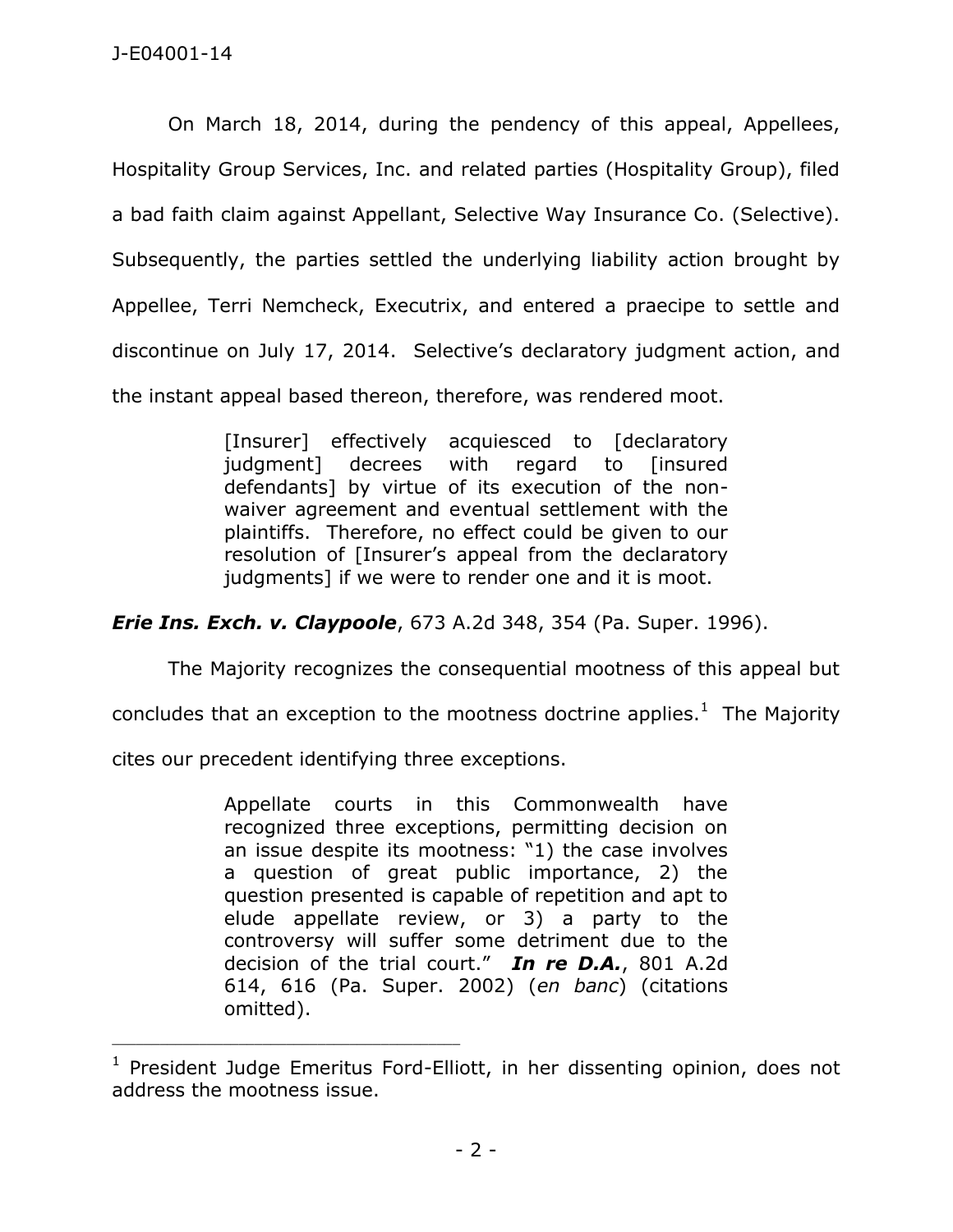\_\_\_\_\_\_\_\_\_\_\_\_\_\_\_\_\_\_\_\_\_\_\_\_\_\_\_\_\_\_\_\_\_\_\_\_\_\_\_\_\_\_\_\_

Majority Slip Opinion at 7-8.<sup>2</sup> The Majority concludes that the third exception applies in this case, as Selective could be collaterally estopped from challenging the trial court's statute of limitations ruling, rendered in its declaratory judgment action, in Hospitality Group's pending bad faith case.

This Court has repeatedly recognized **two** exceptions to the mootness doctrine: (1) for matters of great public importance and (2) for matters capable of repetition, which are likely to elude review. *See Rendell v. State Ethics Com'n*, 603 Pa. 292, 983 A.2d 708, 719 (2009). Moreover, we have found **this exception** applicable where a case involves an issue that is important to the public interest or **where a party will suffer some detriment** without a court decision. *Com., Dept. of Environmental Protection* [*v. Cromwell Twp., Huntingdon, Cnty*], 32 A.3d [639,] 651–652 [(Pa. 2011)].

*Pilchesky v. Lackawanna Cnty*, 88 A.3d 954, 964-965 (Pa. 2014) (emphasis added). Accordingly, the fact that a party may suffer some detriment is relevant only where the issue is first deemed capable of repetition and likely to evade review. To hold otherwise, in my view risks creating an exception that could subsume the rule. Nevertheless, regardless of which articulation of the exception we employ, I conclude, for the reasons noted *infra*, that its application in this case is unwarranted.

 $2$  I acknowledge that Our Court has consistently listed the cited exceptions as three distinct bases to review a mooted claim. *See e.g. Orfield v. Weidndel*, 52 A.3d 275, 278 (Pa. Super. 2012), *In Re D.A.*, *supra*. I believe our listing of the third exception as an independent basis for review is at variance with our Supreme Court's articulation of the available exceptions to the mootness doctrine. Rather, our Supreme Court articulates two exceptions, treating the existence of some detriment suffered by a party as an additional aspect of the class of exceptions where an issue is likely to recur but escape review.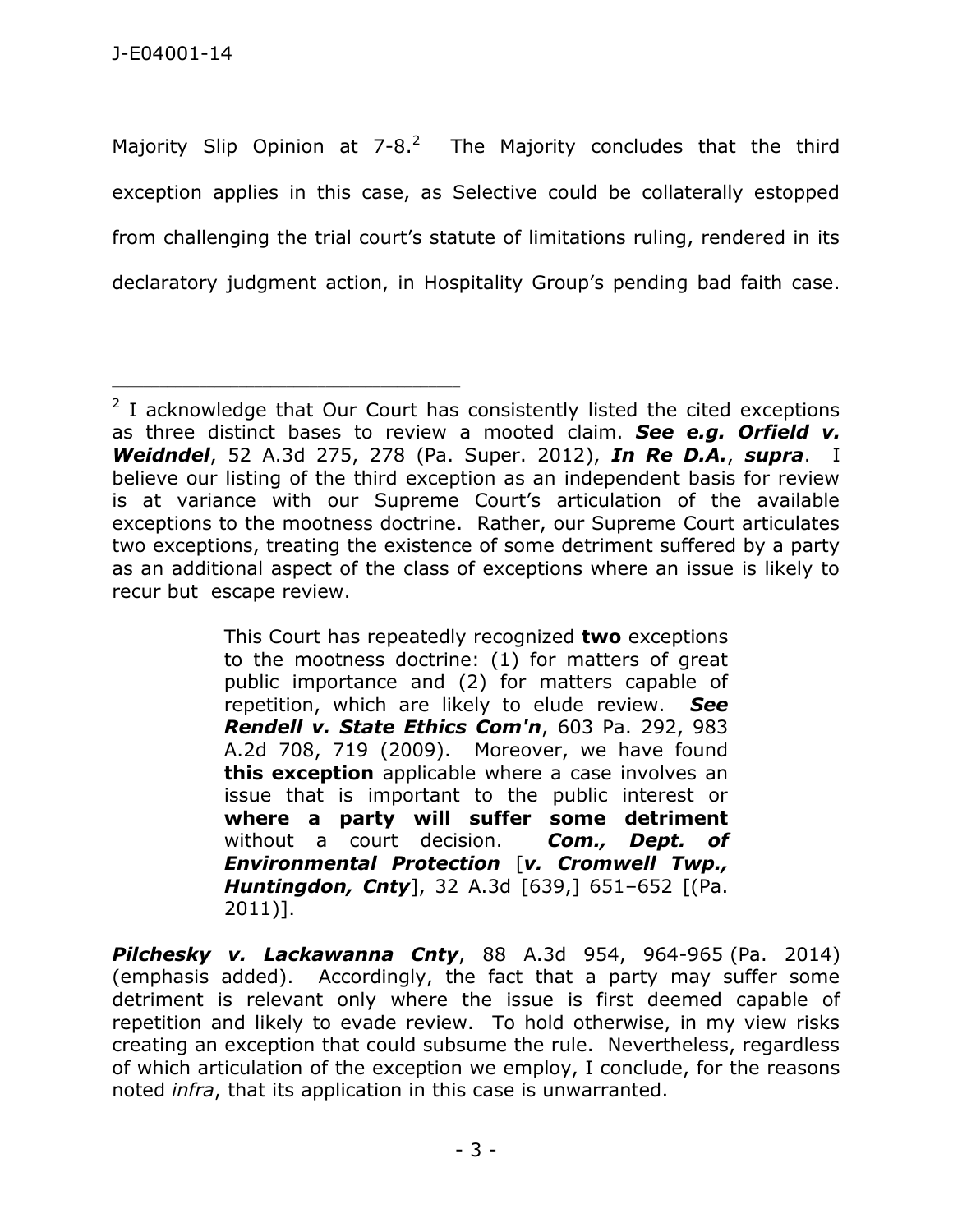Id. at 12. The Majority concludes this is sufficient detriment to trigger the exception. *Id.* at 12-13.

> Initially, we note that case law discussing the third exception to the mootness doctrine expressly requires only that a party "will suffer some detriment **due to the trial court's decision**," which can be "collateral legal consequences of the court order." *In re L.Z.*, 91 A.3d 208, 212 (Pa. Super. 2014) (*en banc*) [], *appeal granted on other grounds*, 96 A.3d 989 (Pa. 2014).

Id. at 10 (emphasis by Majority omitted, current emphasis added).

Instantly, Selective will not suffer detriment from the trial court's decision so much as from its own election to settle the Nemcheck Action. As noted by Nemcheck, "the issue will elude appellate review in this case only because Selective has chosen to moot the issue." Nemcheck's Supplemental Brief on the Issue of Mootness at 1-2. As a sophisticated party, Selective was well aware of the collateral implications of its decision to settle. $3$ Further, the settlement agreement is not before us, and we have no way of evaluating the terms of the agreement or how such collateral implications were weighed by the respective parties in their decision to settle on those terms. It was well within the rights and capabilities of the parties, as part of

 $3$  As noted by the Majority, Hospitality Group's bad-faith complaint, the settlement agreement, and parties' correspondence is not part of the certified record in this case. Majority Slip Opinion at 8, n.3. In its brief, Selective acknowledges its counsel discussed the collateral impact of the settlement on the bad faith claim with Hospitality Group's counsel, demonstrating it was well aware of the ramifications of the settlement it voluntarily entered. Selective's Supplemental Brief on the Issue of Mootness at 11.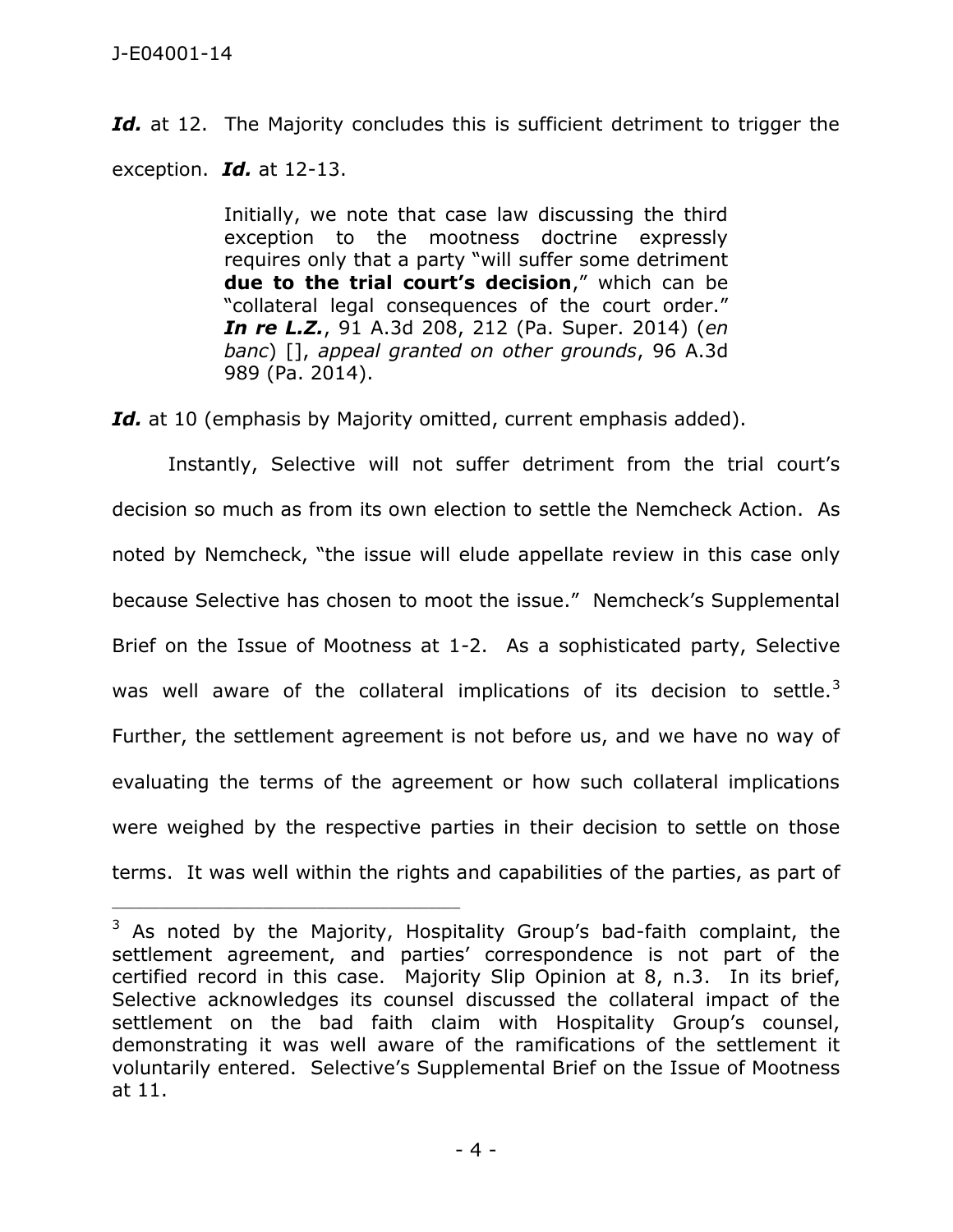the settlement, to waive the collateral estoppel effect of issues in the declaratory judgment case. They could have agreed to reserve Selective's right to litigate the statute of limitations issue in Hospitality Group's collateral bad faith case but chose not to do so. Whether applicable as a defense, or offensively to preclude a defense,<sup>4</sup> the doctrine of collateral estoppel can be waived if not asserted. *See* Pa.R.C.P. 1030, 1032. "Res judicata and collateral estoppel are affirmative defenses which must be pleaded in an answer as new matter. Pa.R.C.P. 1030. A defense not so raised is waived. Pa.R.C.P. 1032." *Hopewell Estates, Inc. v. Kent*, 646 A.2d 1192, 1194 (Pa. Super. 1994).

The Majority's decision to invoke an exception to the mootness doctrine on these facts allows Selective to "have its cake and eat it too." The decision to review the moot issue essentially changes the terms of the settlement agreement relative to its effect on collateral matters and the

\_\_\_\_\_\_\_\_\_\_\_\_\_\_\_\_\_\_\_\_\_\_\_\_\_\_\_\_\_\_\_\_\_\_\_\_\_\_\_\_\_\_\_\_

*In re Stevenson*, 40 A.3d 1212, 1222 (Pa. 2012) (internal quotation marks, citations, and footnote omitted). "A judgment is deemed final for purposes of *…* collateral estoppel unless or until it is reversed on appeal." *Shaffer v. Smith*, 673 A.2d 872, 874-875 (Pa. 1996) (citations omitted).

<sup>4</sup> "Under the doctrine of collateral estoppel, … the second action is upon a different cause of action and the judgment in the prior suit precludes relitigation of issues actually litigated and necessary to the outcome of the first action. … [A] litigant … may … use collateral estoppel offensively in a new suit against the party who lost on the decided issue in the initial case."